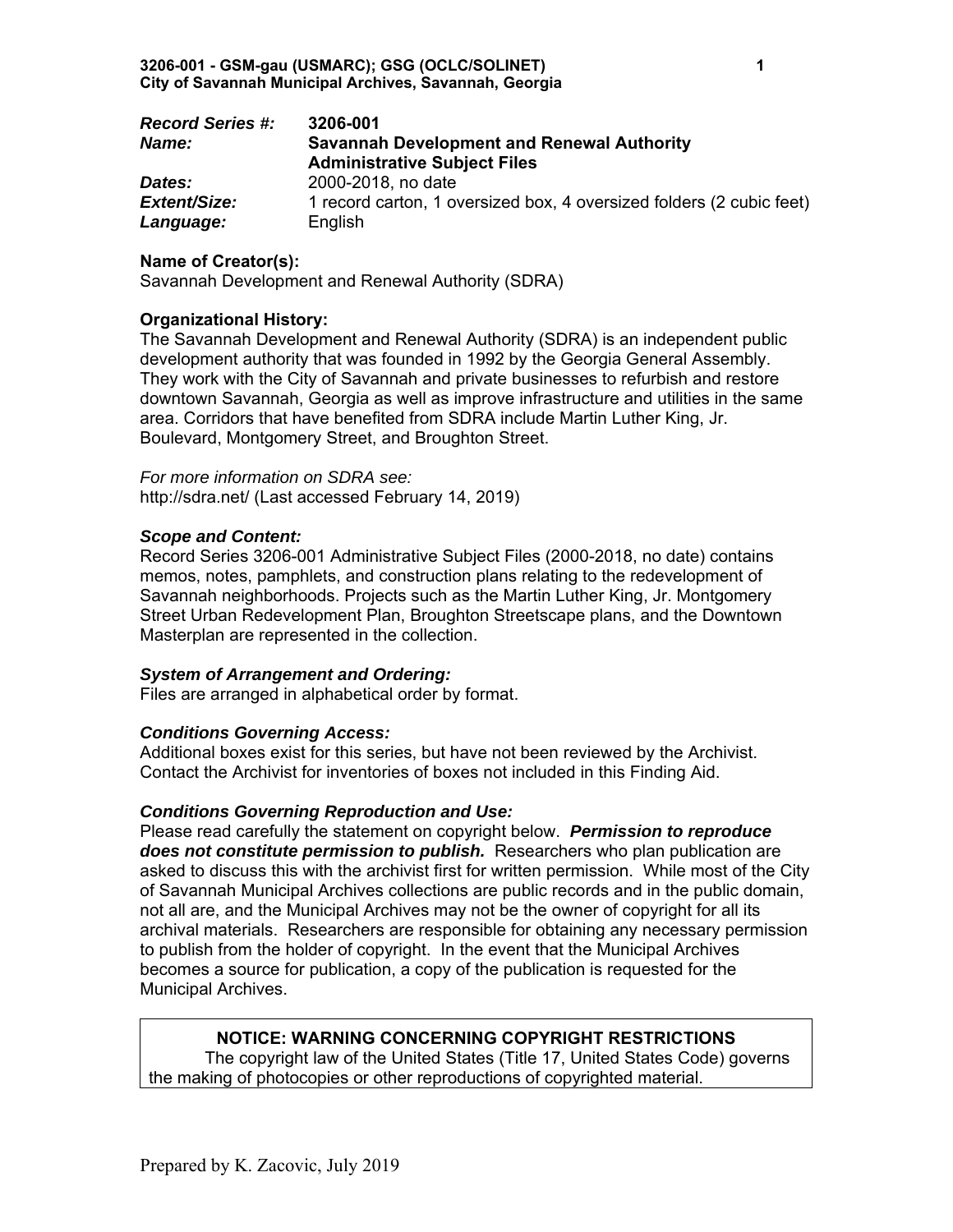Under certain conditions specified in the law, libraries and archives are authorized to furnish a photocopy or other reproduction. One of these specified conditions is that the photocopy or reproduction is not to be "used for any purpose other than private study, scholarship, or research." If a user makes a request for, or later uses, a photocopy or reproduction for purposes in excess of "fair use," that user may be liable for copyright infringement.

This institution reserves the right to refuse to accept a copying order if, in its judgment, fulfillment of the order would involve a violation of copyright law.

# *Preferred Citation:*

Record Series 3206-001 Savannah Development Renewal Authority Administrative Subject Files. City of Savannah Municipal Archives, Savannah, Georgia.

# *Processed by:*

K. Zacovic, July 2019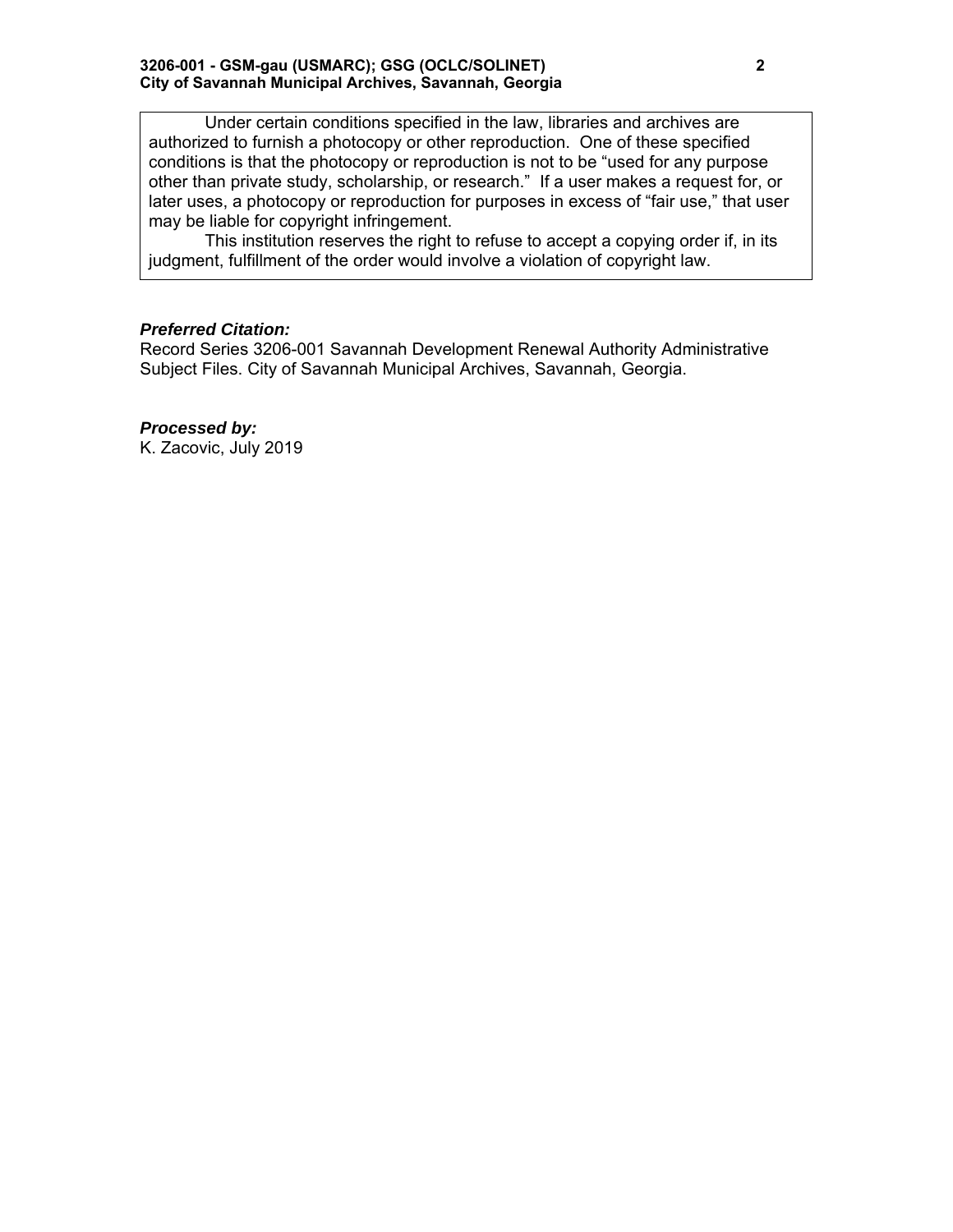#### **3206-001 - GSM-gau (USMARC); GSG (OCLC/SOLINET) 3 City of Savannah Municipal Archives, Savannah, Georgia**

| <b>Inventory:</b><br>Box #<br>3206-001-0030 | Folder#        | <b>Description</b>                                                               |
|---------------------------------------------|----------------|----------------------------------------------------------------------------------|
|                                             | 1              | SDRA Board of Directors Gavel and base, no date                                  |
|                                             | $\overline{2}$ | Building and Street photos with notes, no date                                   |
|                                             | 3              | 620 E 35th street commercial lease agreement draft, no<br>date                   |
|                                             | 4              | Downtown Study area retail market study, 2018                                    |
|                                             | 5              | MLK / Montgomery Urban Redevelopment plan planning<br>binder, 2000-2004, no date |
|                                             | 6              | 2205 / 2207 Martin Luther King, Jr. Blvd, 2016-2017                              |
|                                             | $\overline{7}$ | On-street parking management toolkit, no date                                    |
|                                             | 8              | 2018 Renaissance Visioning and Strategic Planning<br>application, 2017           |
|                                             | 9              | Savannah neighborhood and district maps, no date                                 |
|                                             | 10             | SDRA meeting notes, misc, 2012-2018, no date                                     |
|                                             | 11             | Urban Partners Technical Memorandum for Savannah<br>Canal District, 2017         |
|                                             |                |                                                                                  |

| 3206-001-0031<br>(Oversized Box) |                                                                                     |
|----------------------------------|-------------------------------------------------------------------------------------|
|                                  | 1898 Sanborn Map for Wells Park (1 sheet)                                           |
| 2                                | 1916 Sanborn Map for Wells Park (1 sheet)                                           |
| 3                                | 1954 Sanborn Map for Wells Park (1 sheet)                                           |
| 4                                | Apartment and Mixed Use development plans (12 sheets),<br>no date                   |
| 5                                | <b>Broughton Street Improvements Construction Documents</b><br>(bound volume), 2008 |
| 6                                | <b>Broughton Street Improvements Construction Documents</b><br>(bound volume), 2008 |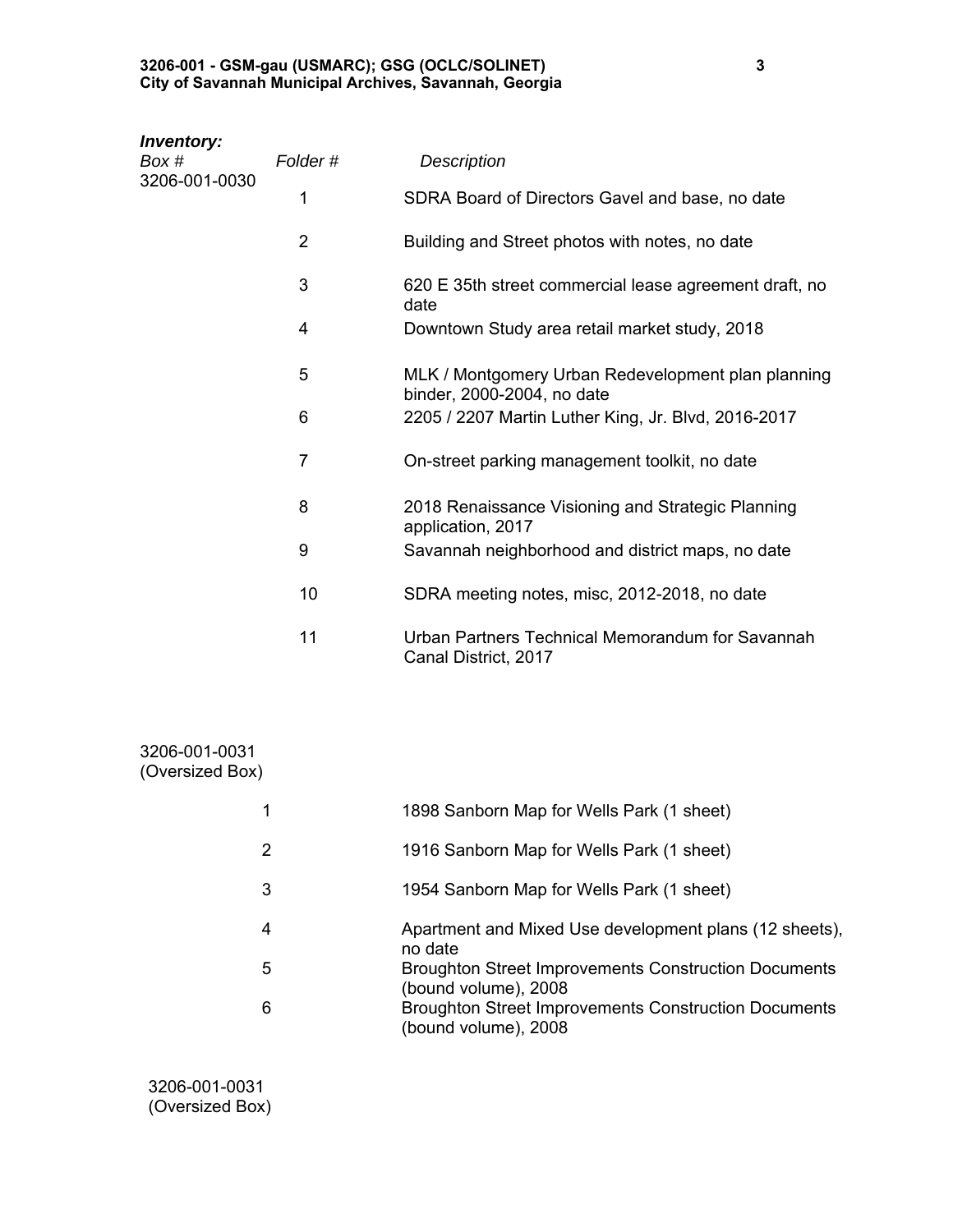# *Item #*

| $\overline{7}$ | Broughton Streetscape Landscape Layout and Existing<br>Conditions, no date                       |
|----------------|--------------------------------------------------------------------------------------------------|
| 8              | Building plans and elevations from Brown Design Studio<br>(22 sheets), 2017                      |
| 9              | Celebration Pattern Book from Celebration Florida (69<br>sheets), 1995                           |
| 10             | Conceptual drawing of roundabout at Skidway, Henry and<br>Anderson (1 sheet), no date            |
| 11             | Conceptual Drawing of Westbound Victory Drive (1 sheet),<br>no date                              |
| 12             | Conceptual drawings of Tricentennial Park / Liberty /<br>Louisville corridor (9 sheets), no date |
| 13             | Draft sketches for bike lane plans (8 sheets), no date                                           |
| 14             | Drawings - Bike Lanes (18 sheets), no date                                                       |
| 15             | Drawings of Downtown and related greenspaces (3<br>sheets), no date                              |
| 16             | East Riverfront Extension CNU Award for Excellence (15<br>sheets), 2009                          |
| 17             | Economic Development Targeted Corridors and Enterprise<br>Zones (1 sheet), no date               |
| 18             | Hand drawn sketches of building exteriors, no date                                               |
| 19             | Hand drawn sketches of commercial development<br>proposals (7 sheets), no date                   |
| 20             | I-16 off ramp overlay Original art, no date                                                      |
| 21             | Map of 37th and Waters Development site with<br>annotations (6 sheets), no date                  |
| 22             | Map of MLK and 34th street Police precinct w/ annotations<br>(2 sheets), no date                 |
| 23             | MLK Jr. Blvd Streetscape (7 sheet), 2007                                                         |

| 3206-001-0031   |
|-----------------|
| (Oversized Box) |
| ltem #          |

| 24  | MLK Montgomery St Corridor Study Area Phase II Plans<br>(13 sheets), no date           |
|-----|----------------------------------------------------------------------------------------|
| -25 | MLK Montgomery St Corridor Study Area Phase II Plans<br>with documentation             |
| 26  | MLK, Jr. Blvd Montgomery Street Urban Redevelopment<br>Area plans (26 sheets), no date |
| 27  | MLK, Jr. Streetscape Plans (19 sheets), no date                                        |
| -28 | Plan - 2nd Ebenezer Church at Oglethorpe (1 sheet), no<br>date                         |